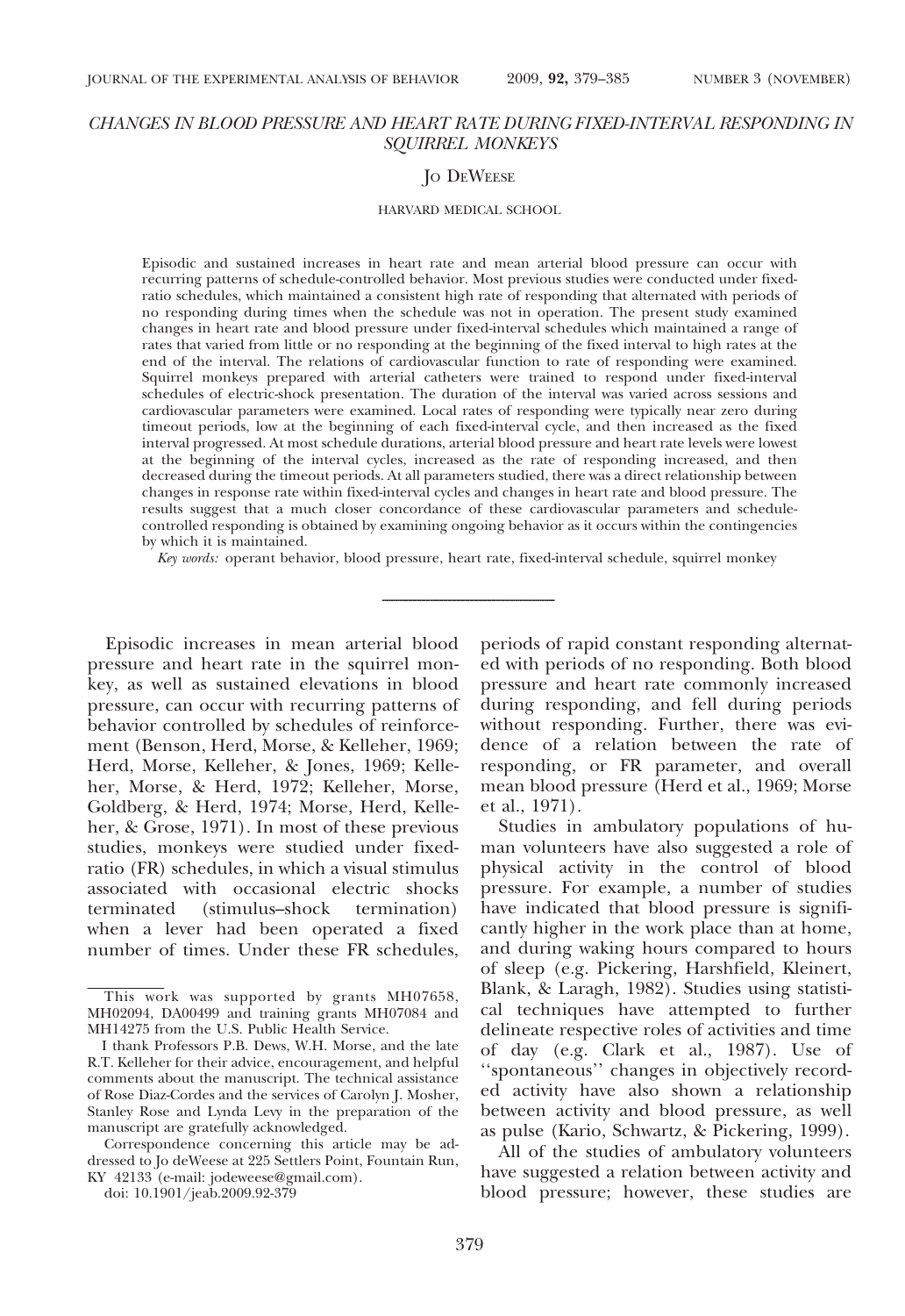Table 1

Changes in response rate (RR), blood pressure (BP), and heart rate (HR) as a function of changes in FI duration.\*

|           | S-555                   |    |     | S-556      |      |    | S-583                                                                                                   |    |            |
|-----------|-------------------------|----|-----|------------|------|----|---------------------------------------------------------------------------------------------------------|----|------------|
| FI (secs) | Resp. Rate              | BP | HR  | Resp. Rate | BP   | HR | Resp. Rate                                                                                              | BP | HR         |
| 600       |                         |    |     |            |      |    | $0.38$ (0.01) 131 (6.01) 248 (19.6) 0.25 (0.02) 122 (3.74) 278 (2.45) 0.27 (0.03) 122 (3.67) 217 (2.48) |    |            |
| 337       |                         |    |     |            |      |    | $0.51$ (0.08) 127 (3.67) 261 (11.3) 0.31 (0.09) 120 (4.60) 281 (2.83) 0.44 (0.02) 123 (4.64) 273 (9.65) |    |            |
|           |                         |    |     |            |      |    | $0.57(0.10)$ 124 (3.24) 279 (24.3)                                                                      |    |            |
| 180       |                         |    |     |            |      |    | $0.67(0.12)$ 132 (3.08) 251 (10.3) 0.82 (0.11) 126 (7.87) 284 (6.79) 0.47 (0.03) 117 (1.78) 274 (29.4)  |    |            |
|           |                         |    |     |            |      |    | $0.85$ (0.04) 131 (3.19) 261 (6.28) 0.41 (0.09) 126 (1.22) 270 (4.26) 0.37 (0.07) 120 (1.78) 313 (7.12) |    |            |
| 60        |                         |    |     |            |      |    | $0.72$ (0.18) 131 (7.07) 268 (10.6) 1.54 (0.16) 132 (1.63) 296 (4.97) 0.44 (0.05) 125 (3.94) 301 (13.5) |    |            |
|           |                         |    |     |            |      |    | 134 (4.55) 291 (8.84) 0.67 (0.13) 138 (1.08) 286 (4.60) 0.60 (0.06) 124 (4.30) 291 (17.3)               |    |            |
| 20        | $0.42(0.22)$ 143 (4.32) |    |     |            |      |    | 290 (13.0) 1.37 (0.15) 136 (2.86) 282 (8.90) 1.52 (0.10) 125 (4.32) 294 (19.3)                          |    |            |
| 6         | NT                      | NT | NT. | NT         | NT - | NT | $1.23(0.11)$ 128 $(3.27)$                                                                               |    | 310 (7.79) |

\* Resp. Rate, responses per s; BP, mean arterial blood pressure in millimeters of mercury; HR, heart rate in beats per min

Note. Data are means of the last three sessions (with SEM) obtained. Duplicate values are replications of that particular FI duration.

correlative in nature. The present study directly varied activity using schedule-controlled performances of squirrel monkeys maintained by electric-shock presentation (Kelleher & Morse, 1968), and examined concomitant changes in blood pressure and heart rate under fixed-interval (FI) schedules of reinforcement. While the average rate of responding in each session is quite stable at a given FI parameter, the average rate may change as much as fivefold as FI duration is varied (DeWeese, 1977). These schedules characteristically engender a wider range of rates of responding within individual FI schedule cycles than those shown previously with FR schedules, thus permitting a better elucidation of relations of cardiovascular function to physical activity.

### METHOD

#### Subjects

Three experimentally naive male squirrel monkeys, weighing between 745 and 850 g were handled according to the procedures described by Kelleher, Gill, Riddle, & Cook (1963). The monkeys had free access to food and water in their individual home cages.

Systemic arterial blood pressure and heart rate were measured as described by Herd et al. (1969) and Grose, Herd, Morse, & Kelleher (1971). One end of a polyvinyl chloride catheter was implanted into the abdominal aorta below the renal arteries by way of the left

or right internal iliac artery. The distal end of the catheter was passed through the skin in the middle of the back, sealed with a stainless steel obturator, and protected by a jacket that the monkey wore at all times.

#### Apparatus

Arterial blood pressure was measured while each monkey sat in a restraining chair within a sound-attenuating isolation chamber (Industrial Acoustic AC3). Teflon tubing was attached to the catheter, led outside the experimental chamber and connected to the fluid-filled chamber of a Statham P23Db strain gauge pressure transducer, which in turn was connected with the same tubing to a Harvard Apparatus Co. constant-infusion syringe pump. A heparin and saline solution (0.08 mg sodium heparin per ml saline) was infused through the gauge and catheter at a rate (0.01 ml/min) that did not alter mean arterial pressure (Herd et al., 1969). The Wheatstone bridge connections of the Statham gauge were electrically connected to a Grass Instrument Co. polygraph (Model 7). Mean arterial blood pressure was obtained by low-pass filtering in the driver amplifier of the polygraph. Heart rate was measured by a Lexington Instruments Corp. cardiotachometer and was recorded on the polygraph. Patency of the catheters was verified by the flow of blood out of the opened end and was assessed during the session by the amplitude of pressure oscillations synchronous with each heartbeat.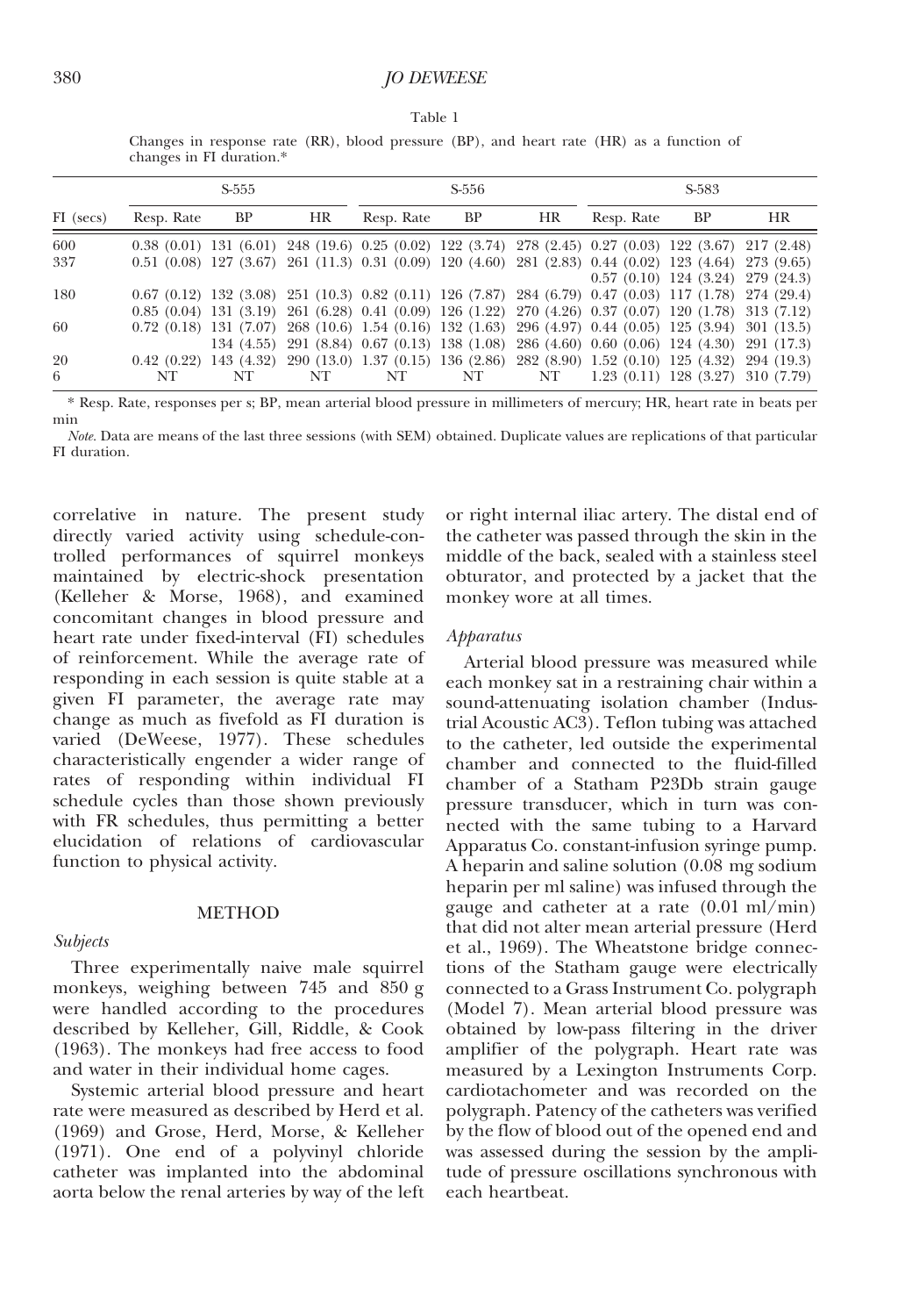$\leftarrow$ 



Fig. 1. Representative changes in responding, blood pressure and heart rate of individual monkeys. Five complete FI 60-s cycles are shown. The top record in each frame is a cumulative record of responses. The slope of the cumulative record is directly related to rate of responding. Short diagonal strokes on the response pen show where

## Procedure

Experimental sessions were usually conducted 5 days each week. Between sessions the monkeys were housed in individual cages. During experiments each monkey was seated in a Lucite restraining chair (Hake & Azrin, 1963; Kelleher & Morse, 1964), and two brass electrodes rested on the lower portion of the tail. The electric shock was 650 V AC, 60 Hz, delivered through a variable resistor in series with the electrodes to give a 5 mA shock for 200 ms. A response lever (BRS/LVE, 1352) was mounted in front of the monkey on a transparent lucite wall. Pressing the lever with a force of 0.28 N or more was recorded as a response. Two white 6-W lights mounted above the lever were used as visual stimuli.

About 2 weeks after the catheters were implanted, mean blood pressure and heart rate were recorded during two or three 2-hr sessions in which the monkeys sat in the dark chamber. Behavioral training was then begun according to a procedure described by McKearney (1968). When a white light was present, monkeys were trained to respond under a continuous avoidance schedule. Generally, electric shocks were programmed to occur every 10 s in the absence of responding, and each response postponed shock delivery for 30 s. A 60-s timeout period was programmed to occur automatically every 600 s; during timeout, the chamber was dark, shocks were never delivered, and responses had no programmed consequences. When the timeout ended, the white light came on again, and the cycle was repeated 12 times each session. After responding was developed and maintained at a moderate rate, such that no more than one shock per session was delivered for three successive sessions, an FI 600-s schedule of shock presentation was arranged concur-

electric shocks were presented and 60-s timeout periods began. The response pen reset to the bottom of the record at the beginning and end of each FI cycle. The event pen on the cumulative record was up during timeout periods and down during FI cycles. The bottom record in each frame is a polygraph record of mean heart rate in beats per min (upper tracing) and mean arterial blood pressure in millimeters of Hg (lower tracing). On the polygraph event record (middle tracing) a vertical stroke across the line indicates the beginning and end of each FI cycle, a short stroke below the line a response.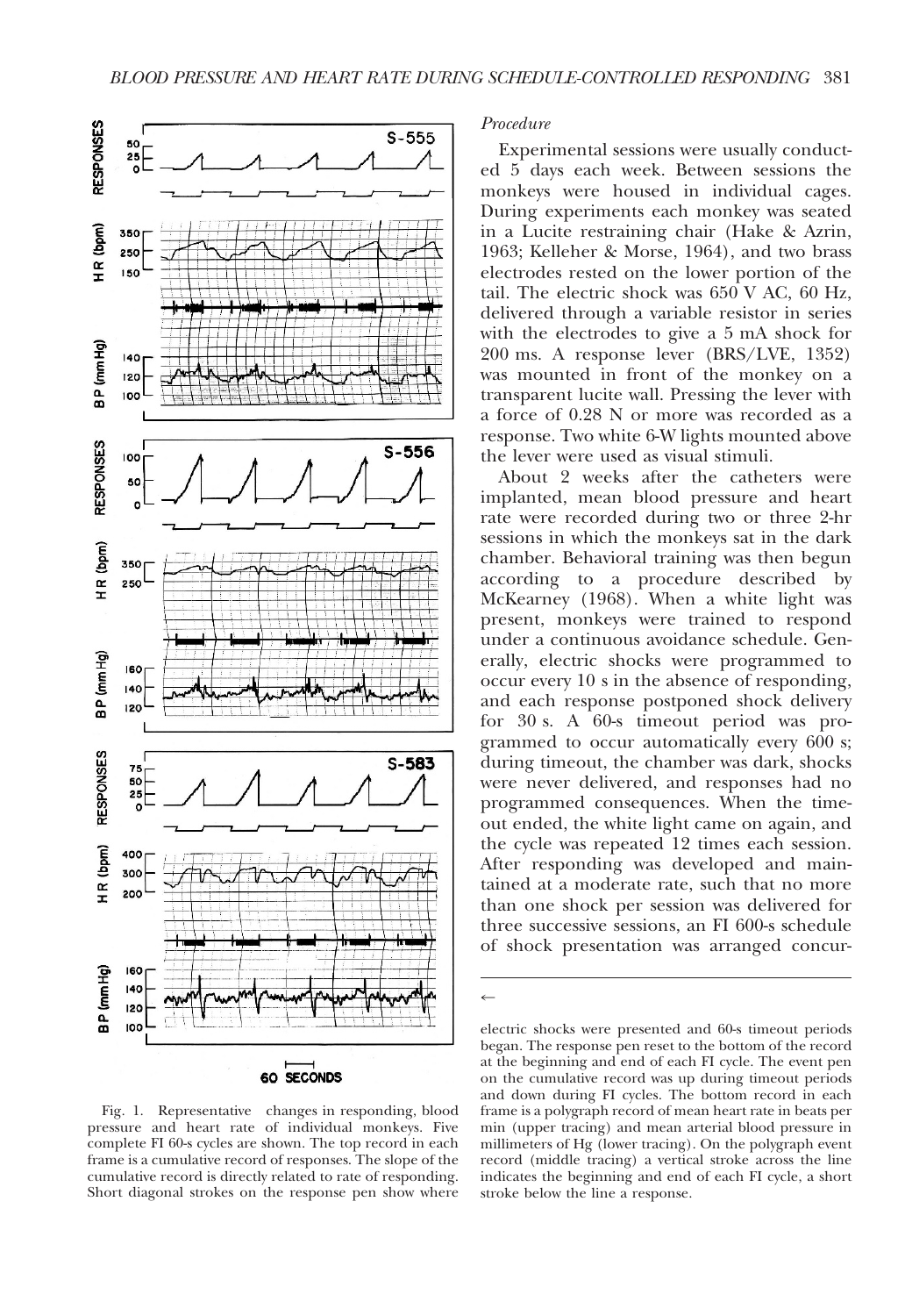

Fig. 2. Changes in response rate, heart rate and blood pressure within FI cycles. A representative session was chosen from the last three sessions at each FI duration. Each FI cycle of 60-s or longer was divided into 30-s segments. Response rates, HR and BP in corresponding segments of each fixed interval were accumulated over the

rently with the avoidance schedule. Under the FI 600-s schedule, the first response to occur after 600 s had elapsed produced a 5 mA shock and the 60-s timeout. When an increasing rate of responding developed within each FI cycle, the avoidance schedule was eliminated and then the FI 600-s schedule of shock presentation was the only schedule in effect. When responding had stabilized under FI 600 s, the duration of the FI was progressively decreased. Each duration was in effect for five successive sessions, which established relatively stable performances assessed by visual inspection of the data. The number of shocks obtained each session was kept constant; therefore, sessions varied in length depending upon the FI value under study. After exposure to the lowest FI value in the series, the duration was increased again to one or more of the values previously studied to ensure reliability of effects. Each experimental session was preceded and followed by a 15-min period when the chamber was dark and responses had no programmed consequences.

Blood pressure, heart rate and responding were recorded continuously on the polygraph and responding was recorded on cumulative response recorders. Average rates of responding (responses per s) during FI cycles, as well as the total number of responses occurring in each tenth of the FI over the entire session, were recorded. Measures of mean blood pressures and heart rates in segments of the FI were derived from horizontal lines of best fit drawn through polygraph records.

### RESULTS

Table 1 presents the mean response rates, blood pressures, and heart rates for each monkey from the last three sessions at each FI duration. The FI schedules maintained the characteristic temporal patterns of increasing rates of responding throughout the FI cycle, as reported in all species studied (e.g., Skinner, 1956). Response rates and patterns were similar to those for squirrel monkeys previously studied under FI schedules of food or

 $\leftarrow$ 

<sup>12</sup> FI cycles which comprised the session, and average rate of responding, heart rate and blood pressure determined in each segment.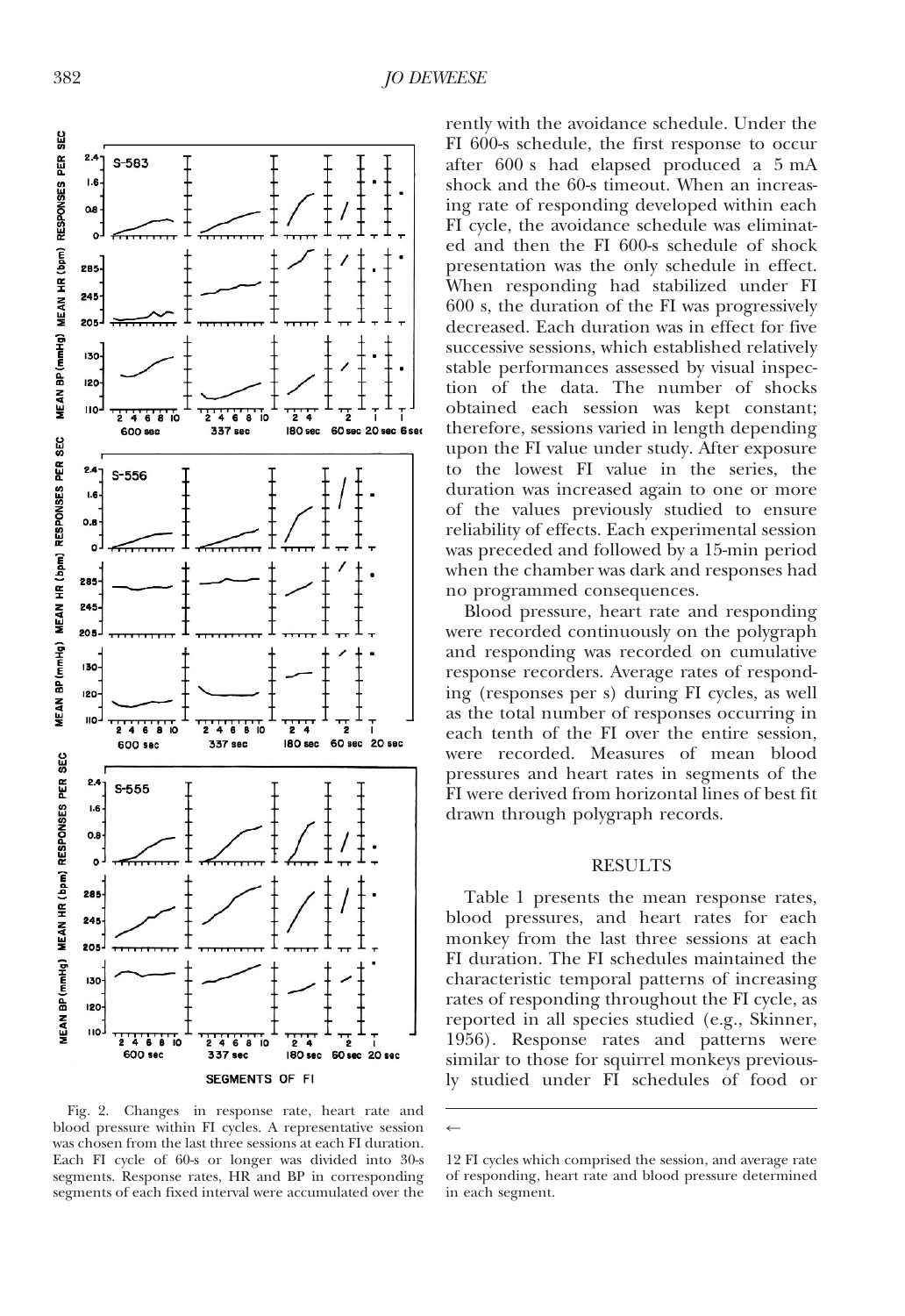|                                          |           | S-555        |          | S-556        |              | S-583        |              |
|------------------------------------------|-----------|--------------|----------|--------------|--------------|--------------|--------------|
| FI (secs)                                | Measure   | Overall Mean | Slope    | Overall Mean | <b>Slope</b> | Overall Mean | <b>Slope</b> |
| <b>Contract Contract Contract</b><br>600 | <b>BP</b> | 133          | 0.08     | 117          | 2.25         | 126          | 13.95*       |
|                                          | HR        | 245          | 54.48*   | 275          | $25.24*$     | 214          | 25.99*       |
| 337                                      | <b>BP</b> | 132          | $5.89*$  | 120          | $-2.89$      | 116          | $8.02*$      |
|                                          | HR        | 273          | $50.75*$ | 285          | $13.16*$     | 256          | $27.46*$     |
| 180                                      | BP        | 127          | $2.58*$  | 127          | $1.70*$      | 119          | $7.34*$      |
|                                          | HR        | 264          | 47.86*   | 273          | $17.64*$     | 300          | $30.55*$     |

Table 2 Dependence of BP or HR on rate of responding in successive segments of FI cycles

Note. To facilitate direct comparisons, the slopes of the regression lines for BP and HR were divided by the mean BP and HR respectively and multiplied by 100 to give percent.

\* Slope significant  $(p<.05)$ 

electric shock presentation (DeWeese, 1977; Kelleher & Morse, 1964, 1968; McKearney, 1968). Figure 1 shows representative changes in responding, blood pressure and heart rate for each of the monkeys at FI 60 s. Rates of responding were usually near zero during the timeout periods, low at the beginning of each FI cycle, and then increased as the FI schedule progressed. Both arterial blood pressure and heart rate levels were lowest at the beginning of the FI cycles, increased as the rate of responding increased during the FI, and then decreased during the timeout periods.

The FI cycles at each of the durations of 60 s or longer were divided into segments and the changes in rate of responding, blood pressure, and heart rate within the FI cycles were compared. Heart rate increased as rate of responding increased for each of the monkeys at all parameters studied (Figure 2). Blood pressure also increased with increasing rates of responding within individual FI cycles at all parameters for S-583, at all except FI 600 and 337 s for S-556, and at all except FI 600 s for S-555. Slopes of these linear regression functions and results of significance tests are shown in Table 2.

There were individual features of the patterns of responding and changes in blood pressure and heart rate that were characteristic of each monkey. For instance, S-555 generally paused for a longer time than the others before initiating responding in each FI cycle, and S-556 made a short burst of responses immediately after each shock delivery. The acute change in blood pressure associated with electric shock delivery varied from monkey to monkey. The amplitude of episodic changes in heart rate was least for S-556 and, while heart rate increased gradually throughout each FI

cycle for S-555 and S-556, it quickly increased for S-583 and then remained the same or decreased slightly as each FI progressed.

Figure 3 shows changes in response rate, blood pressure and heart rate as a function of changes in FI duration. Rate of responding typically decreased for each of the monkeys with increases in FI duration. With S-555, however, response rates increased from the shortest FI duration studied in that monkey (20 s) to the 180-s FI. Over the same domain of FI durations, heart rates also decreased with FI duration for S-583 and S-555. Blood pressure decreased with increases in FI value, most prominently with S-556, with S-583 showing little relation between the variables.

In none of the monkeys was there a consistent change in blood pressure and heart rate levels during the 15-min periods preceding and following each session over the course of these experiments as a function of the exposure to the various schedules of electric shock presentation. The mean blood pressures  $\pm$ 1 S.D. recorded during these control periods were  $125 \pm 10$ ,  $122 \pm 8$ , and  $119 \pm 6$  for S-555, S-556 and S-583, respectively, and the mean heart rates  $\pm 1$  S.D. recorded during these periods were  $228 \pm 36$ ,  $269 \pm 21$  and  $245 \pm 26$ , respectively.

#### DISCUSSION

At many schedule durations, blood pressure and heart rate usually increased as rate of responding increased within the FI cycle. As overall rates of responding were increased by decreasing the FI duration from 600 to 60 s, heart rates increased in all of the monkeys and blood pressure increased in 2 of the 3. At all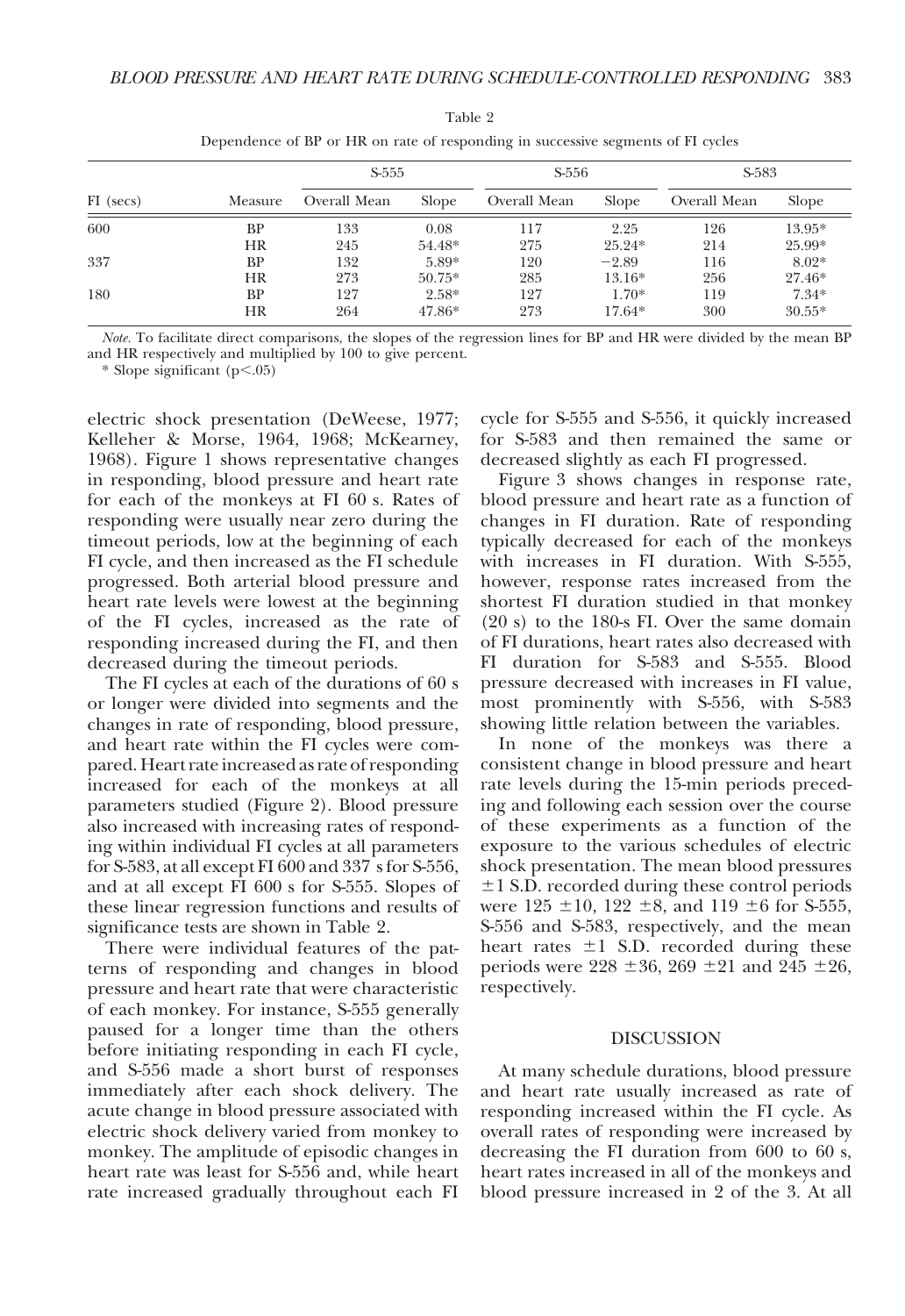

Fig. 3. Changes in response rate, heart rate and blood pressure as a function of FI cycle length. Data are means of the last three sessions (with SEM) obtained. Duplicate values obtained with replications of particular FI durations were averaged for this graph.

parameters studied, there was a direct relationship between changes in response rate and changes in heart rate within FI cycles. At the short FI durations a direct relationship between response rate and mean blood pressure within FI cycles was also clear.

The direct relationship between increases in response rate and increases in blood pressure and heart rate within FI cycles observed in the present experiments are consistent with the

episodic changes in blood pressure and heart rate previously observed under FR schedules of stimulus–shock termination and FR schedules of food presentation (Herd et al., 1969; Kelleher et al., 1972, 1974; Morse et al., 1971). The episodic changes in blood pressure and heart rate during FI cycles are different, however, from those observed under FI schedules of stimulus–shock termination (Herd et al., 1969; Morse et al., 1971). Under FI 120-s or FI 240-s schedules of stimulus–shock termination, blood pressure was highest in the absence of responding and then fell slightly as the rate of responding increased in individual FI cycles. Differences in schedule duration do not appear to account for these differing episodic patterns in blood pressure under FI schedules, as a wide range of FI durations was studied in the present experiment. The event maintaining FI responding in these experiments (electric shock presentation) is different from that in the previously published studies with FI (stimulus–shock termination). However, FR performances maintained by different events have been shown to be associated with similar episodic changes in blood pressure and heart rate (Kelleher, Morse, & Herd, 1976). Thus, whether the maintaining event has an influence on the observed episodic patterns in blood pressure may depend on the schedule of reinforcement. It remains possible that periodic electric shock deliveries produced a temporally regular stimulus that served as a basis for Pavlovian temporal conditioning. In addition, unpublished studies have focused on the role of adjunctive behavior as a factor influencing these different episodic patterns of elevated blood pressure and heart rate observed under FI schedules.

The average resting blood pressure and heart rate levels in these monkeys at the completion of these experiments were within the normal range previously determined for squirrel monkeys (Grose et al., 1971; Herd et al., 1969; Kelleher et al., 1972). Although longterm exposure to appropriate parameters of operant schedules has produced chronic elevations in arterial blood pressure in squirrel monkeys (Benson et al., 1969; Herd et al., 1969), the exposure to an experimental regime of schedules of reinforcement, even when behavior is strongly controlled, does not necessarily cause hypertension in these monkeys. However, average rates of responding